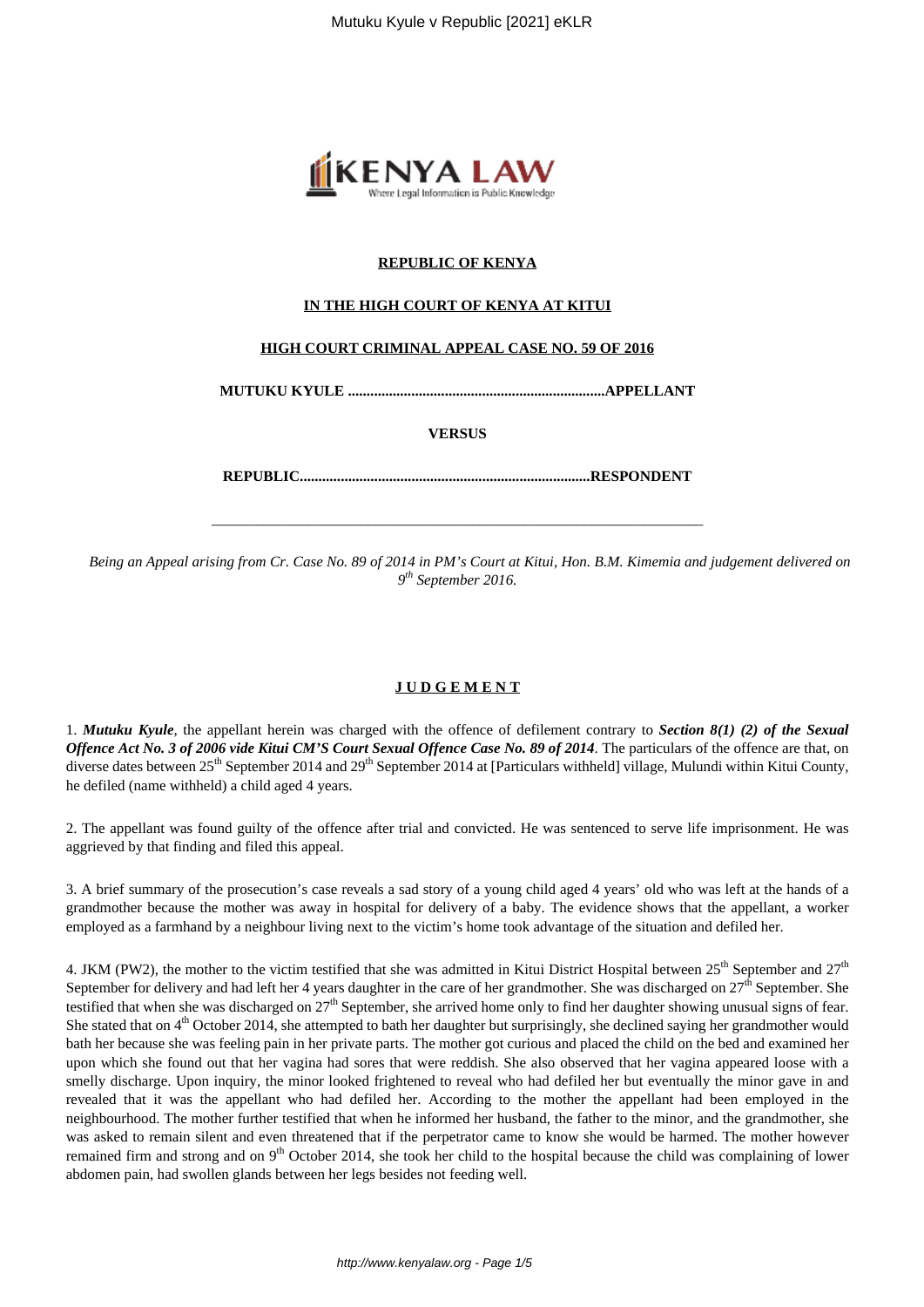5. The child was treated at Kitui District Hospital and was advised to take her every two weeks for further medication and treatment.

6. The victim (PW1) testified and confirmed that the appellant defiled her when her mother was away in hospital. She further stated that he defiled her in his bed and gave her sweets and some medicine to take. She further claimed that the appellant gave her medicine to put into her vagina before he defiled her again. She testified that she bled and feeling pain she screamed for help.

7. Dr. P.N. Mutuku (PW4) testified on behalf of Dr. Cosmas Mutisya he confirmed that the minor was treated on 9<sup>th</sup> October 2014 after medical examination revealed that she had been defiled. According to the doctor, the victim's vagina was bruised and reddish. The hymen was also found broken and the vagina had whitish foul smell discharge. It produced the P3 form (P ex 1) which captured the findings of the doctor. He also tendered appointment card (P Ex 5), PRC form (P Ex 2) and age assessment report (P ex 3). The age assessment report indicated that the minor was aged 4 years. The doctor testified that the medical findings were consistent with penetration.

8. When placed on his defence, the appellant denied the charge, claiming that he was framed. He however, failed to reveal why he believed he was framed. He however conceded that he was living and working a stone throw away from the victim's home.

9. The appellant availed witnesses who testified in his defence. The victim's father (DW2) testified that her wife and children had left him and went back to her maternal home after the incident. He denied knowledge of the incident and blamed his wife for framing the appellant. When pressed to explain why the wife would frame the appellant, the victim's father simply stated that she hated the appellant because he was a drunkard and spoke in a manner that did not please his wife.

10. AMM (DW3) also weighed in and testified that the victim was her granddaughter. According to him, the minor stayed with them when the mother went for maternity and that when the victim's mother returned, she reported that her daughter had been defiled. He denied knowledge of defilement saying that when the mother was away he did not hear of any defilement and that the child attended school. He conceded that, the appellant was an immediate neighbour.

11. MM (DW4) the grandmother who was left with the custody of the minor and other children when the mother (PW2) went to the hospital for delivery also claimed that she was not aware of the defilement. She testified that she was the one who was with the child when the mother was away and that the child never informed her that she had been defiled.

12. The trial evaluated the evidence tendered and found that the prosecution's case had been proved beyond reasonable doubt. The trial court dismissed the defence put forward and found that the appellant and his witnesses were not consistent. The trial court found that there was a conspiracy between the appellant and his witnesses to cover up the crime and that is why they threatened the victim's mother. The trial court found the minor truthful and on the basis of the evidence, he found sufficient evidence to sustain the charge and convicted the appellant sentencing him to life's imprisonment.

13. The appellant felt aggrieved against the decision and preferred this appeal raising the following grounds namely;

### *(i) That the evidence adduced by the prosecution was marred with contradictions, inconsistencies and full of fabrications.*

*(ii) That the investigating officer did not visit the scene of crime to get information to support his case.*

*(iii) That the prosecution's case was not proved to the required standard to warrant a conviction.*

*(iv) That his defence was vital was just dismissed*

14. The appellant in his written submissions filed on  $21<sup>st</sup>$  May 2021 raised additional grounds and submitted on them without leave of this court as provided under *Section 350 (2) (b) (iv) of the Criminal Procedure Code*. I will not consider them in this appeal but even if I was to consider them, had leave been sought, there would be no difference. There is no evidence that the rights of the appellant to a fair trial were violated.

15. The Appellant submits that there were inconsistencies in respect to the dates of the incident. He claims that while it was alleged that defilement had taken place between  $25<sup>th</sup>$  and  $29<sup>th</sup>$  September 2014, the victim's mother discovered the same on  $4<sup>th</sup>$  October 2014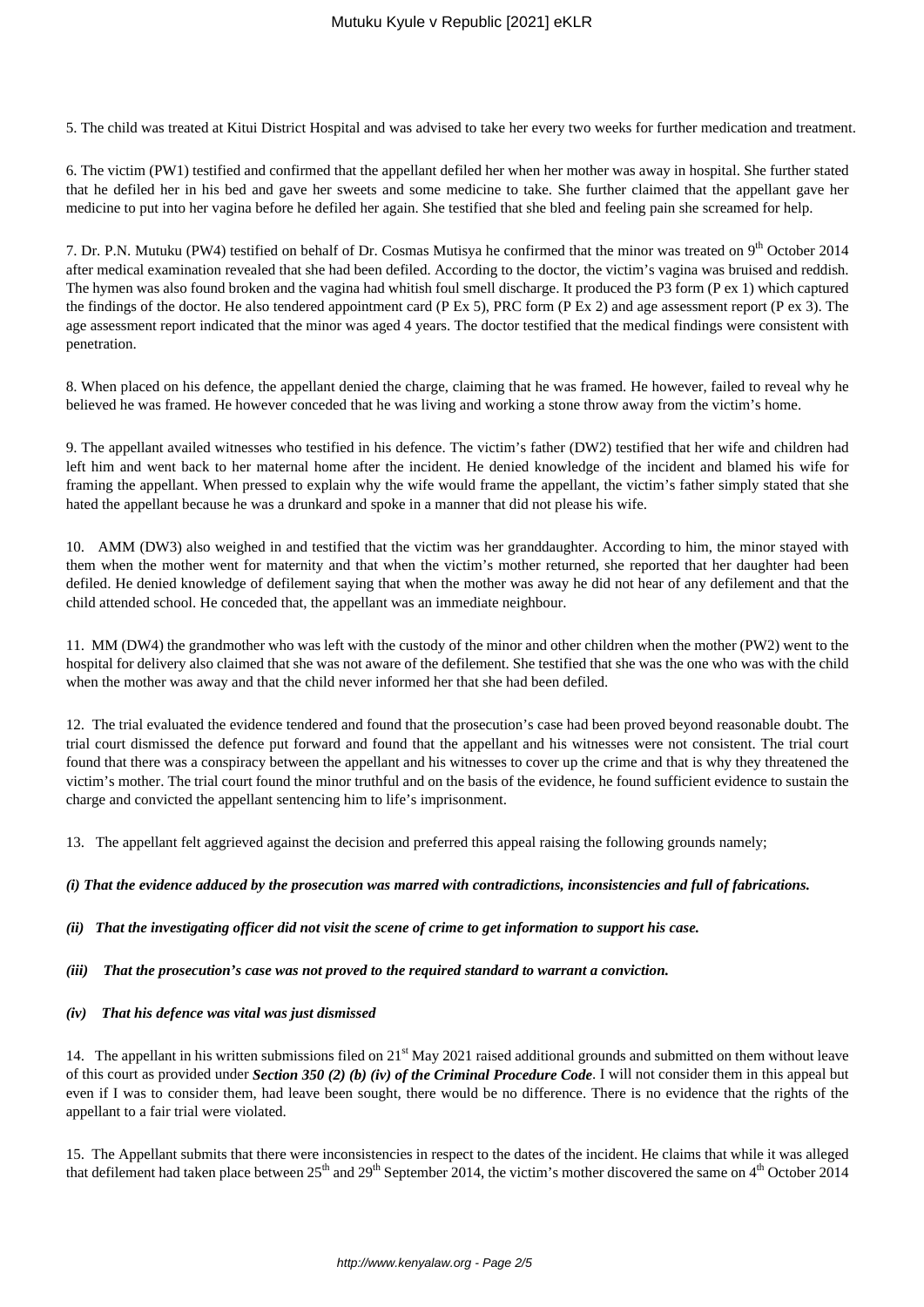when she wanted to bathe her and that she took her to hospital on 9/10/2014. The appellant avers that while the child was taken to hospital after 12 days, the doctor concluded that she had been defiled not more than 24 hours prior to the examination and the defilement was recent.

16. The Respondent did not respond to this ground specifically but I have considered the same on merit and find that though the doctor's opinion on the age of the injuries noted on the victim's genitalia appears inconsistent with the evidence (oral testimony) given by the victim's mother (PW2), I find that inconsistency minor and insignificant. The doctor observed the minor and according to her, the girl appeared visibly shaken and traumatized. Her vagina was bruised and reddish with whitish foul smelly discharge. That could have swayed the doctor's opinion that the defilement had taken place recently. That inconsistency in my considered view is insignificant because it does not mean that the minor was not defiled. As submitted by the state, the evidence proved penetration and the fact that the appellant was positively identified. The decision cited by the appellant of Hon. Lessit J (as she then was) in **GNK versus Republic** is not relevant to the circumstances of this case.

17. The fact that the victim's mother stated in her evidence that her daughter had previously been defiled on 1/09/2014 where she could tell who the perpetrator was does not mean that the appellant is the one who defiled the minor between  $25<sup>th</sup>$  September 2014 and  $29<sup>th</sup>$  September 2014. He could as well have been the same perpetrator only that the minor could not reveal perhaps because of the threats which certainly featured prominently in this matter. The trial court, captured it well.

18. The appellant avers that the prosecution's case was not proved to the required standard which is beyond reasonable doubt. He avers that when the minor was examined, her inner clothes had blood stains and wonders how it was possible yet examination was done days after the defilement. He also argues that the grandmother (DW4) examined the minor and did not find anything unusual and did not see the blood stains. He has relied on the decision of *Joo versus Republic [2015*] where the court observed that the standard of proof in Criminal cases is high because it is better to acquit ten guilty persons than to convict one innocent person. The appellant insists he did not defile the girl and that the failure by the police to carry out proper investigation was fatal to their case. He claims that there was no infection noted by the doctor that there's no DNA done to link him with the offence.

19. The State/Respondent on the other hand has opposed this appeal. In its written submissions, the Respondent avers that it's case proved all the 3 elements of the offence of defilement to wit, age, penetration and identification of the perpetrator.

20. The State submits that the age of the victim was proved by PW4 through age assessment report P Ex 3. It adds that the issue of penetration was well proved by PW2, the mother to the victim, the victim herself and the doctor (PW4).

21. The State further points out that the evidence of the Investigating Officer I.P. Shamoa Hamadi (PW3) show that the appellant was positively identified because the Investigating Officer stated that when the minor saw the appellant, she clung onto her mother because the appellant had warned her that he would kill her.

22. This court has re-evaluated the evidence tendered in the trial court with a view to coming up with our conclusion on whether the prosecution's case was really proved against the appellant to the required standard which is beyond reasonable doubt.

23. I have considered the evidence tendered by the victim's mother (PW2), the victim (PW1) herself and the medical evidence tendered by Dr. P.N. Mutuku (PW4). I must say without necessarily repeating word for word of what they stated in their evidence that their evidence proved beyond doubt that the offence of defilement had been committed by the appellant.

24. To begin with the evidence of the minor (PW1) her evidence clearly indicated that the appellant had defiled her and gave her sweets. This is what she stated in her testimony;

*''The accused put his penis into my vagina at his bed. There was nobody around. I bled. My mum was in the hospital. My grandmother was at the shamba. He gave me sweets. He told me not to give to any other person………. after he defiled me, he gave me medicine that I drank (sic). He also put some medicine into my vagina. He again defiled me. I screamed. He covered my mouth with his fingers…''*

The trial court observed the demeanor of the girl as she testified. This is what the trial court in part observed in its judgement; ''I have no reason whatsoever to doubt the testimony of PW1, a child aged 4 years. She is honest and clearly recognized the person who defiled her and knew him by name. That person is the accused in this matter. She was the only eye witness when the act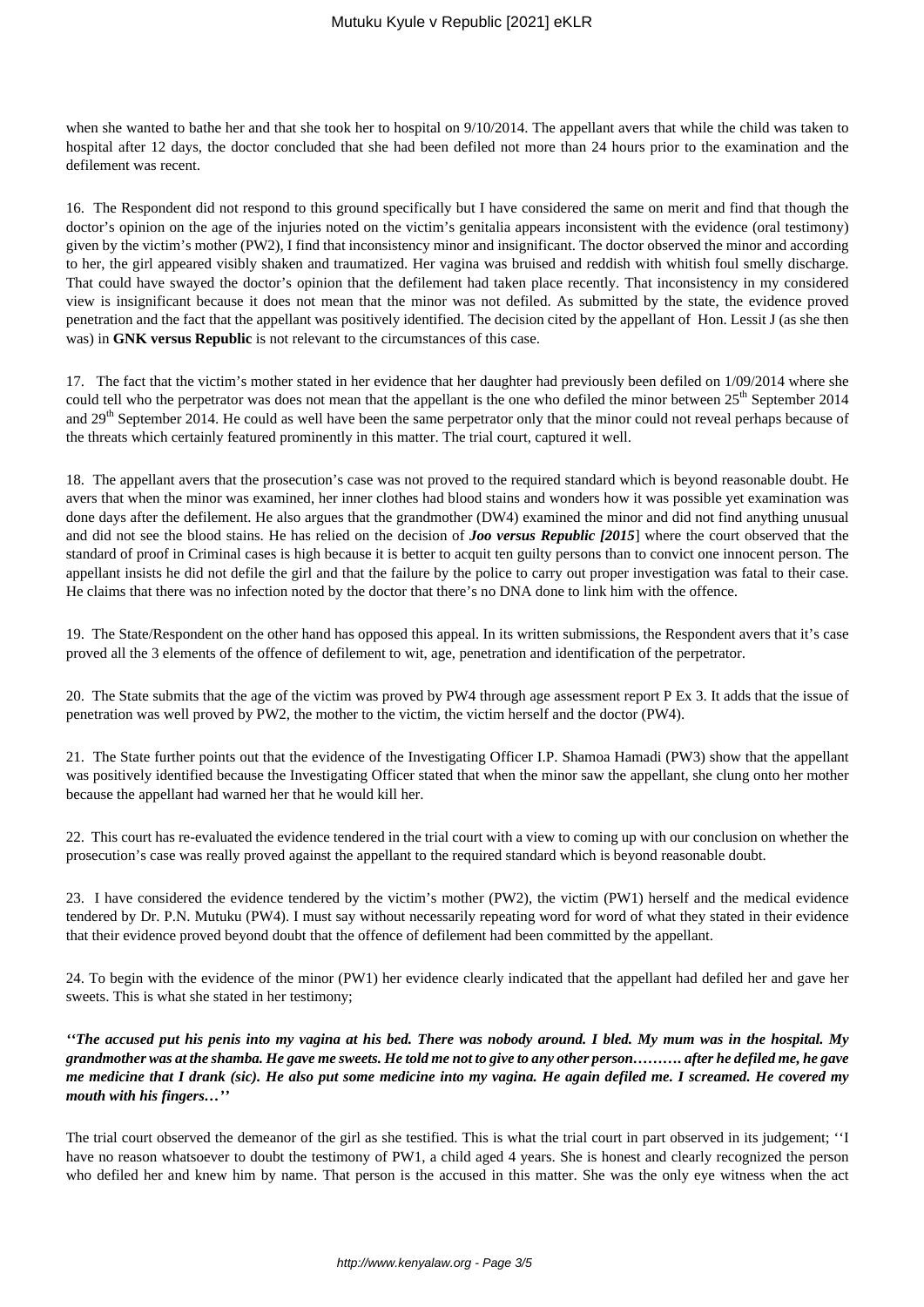occurred. She suffered pain and trauma and at the time of arrest of the accused, she clung to her mother at the sight of the accused who had threatened to harm her in the event she disclosed him. That body language alone pointed to the fact that the accused was the perpetrator of the heinous crime to a ''*young mind''*.''

25. The above observations show that the trial had reasons, which is well captured in the judgement, to believe that the victim was telling the truth. That alone fact, as provided under *Section 124 of Evidence Act (Cap 80 Laws of Kenya)* was sufficient to render a conviction on defilement even if there were no other evidence to corroborate. In this instance however, there were other collaborating evidence. The mother of the victim (PW2), who I must say exhibited quite extra ordinary courage and commitment to access justice for her daughter. She testified that she had come home after delivery which had seen her admitted in hospital from  $25<sup>th</sup>$  to  $27<sup>th</sup>$  September 2014. When she arrived home, she noticed her daughter behaving abnormally. According to her, her daughter showed signs of being frightened. He concerns were confirmed on  $4<sup>th</sup>$  October 2014 when she attempted to bathe her. She observed that her daughter's vagina had sores on the walls which were reddish in colour. She also observed that her vagina was loose and wide with a smelly discharge which she found unusual. These observations by the mother were quite consistent with the findings of the doctor who found that;

''*the vagina was bruised and reddish. The hymen was broken and she had whitish foul smelling discharge. All these factors pointed to penetration.''* 

26. This court finds that in the face of the above strong evidence tendered by PW1, PW2 and PW4, which evidence is consistent and corroborative the trial court was spot on to find that the prosecution's case had been established beyond doubt that the girl had been defiled and the appellant was the perpetrator. I have re-evaluated the evidence and I have no doubt in my mind that the applicant was guilty as charged.

27. The appellant in my view mounted a defence which at best was simply to cover up the crime. He roped in the victim's father no less and the grandmother as well but the trial court correctly placed appropriate weight to their testimonies. I must observe once again that one cannot help but admire the courage of mother of the victim. She was threatened and urged to keep her mouth shut but she could hear none of it. She of course paid the price because she was forced to go back to her home but I am sure she was satisfied when justice was finally served. Had it not been her sacrifice and courage perhaps this case might not have seen the light of the day. Remember, she had just given birth but she single handedly took her daughter to hospital for treatment despite hostility she faced from her family.

28. The Investigating Officer (PW3) testified that when he arrested the appellant, the victim saw him and she clung onto her mother frightened because the appellant had threatened that he would kill her. That fact of fright was first observed by her mother when she first arrived home from hospital. I also find that the doctor who examined the minor noticed the same. He stated in her evidence in court;

''The child was very anxious because of the traumatic event and the doctor advised *''psychological counselling''*

29. The DW4, the grandmother of the minor despite feigning ignorance of the defilement conceded in her evidence in respect to victim's mother that;

*''she is no longer at her matrimonial home because when she alleged that the accused had defiled her child, she said she would go back to her maternal home to be able to press charges.''* This clearly indicates that the mother was intimidated and great efforts were made by the appellant and her relatives to conceal the crime. What a tragedy had their intimidation and threats come to bear fruits! The trial court which must also be commended was again spot on, on this because in his judgement, he correctly observed the following: -

*''This is a very unique case where the supposedly guardians of the child turn against the child they are call to protect.''* It is on that light that the evidence of the victim's father MM (DW2), the grandfather AMM (DW3) and the grandmother MM (DW4) was viewed by the trial court. This court finds that the trial court was in order to make such findings in view of the circumstances obtaining in the case.

30. This court finds that defence put forward by the appellant was duly considered. As I have observed, the defence put forward was simply aimed at getting the appellant off the hook of the law. The evidence tendered by the Prosecution's however was strong